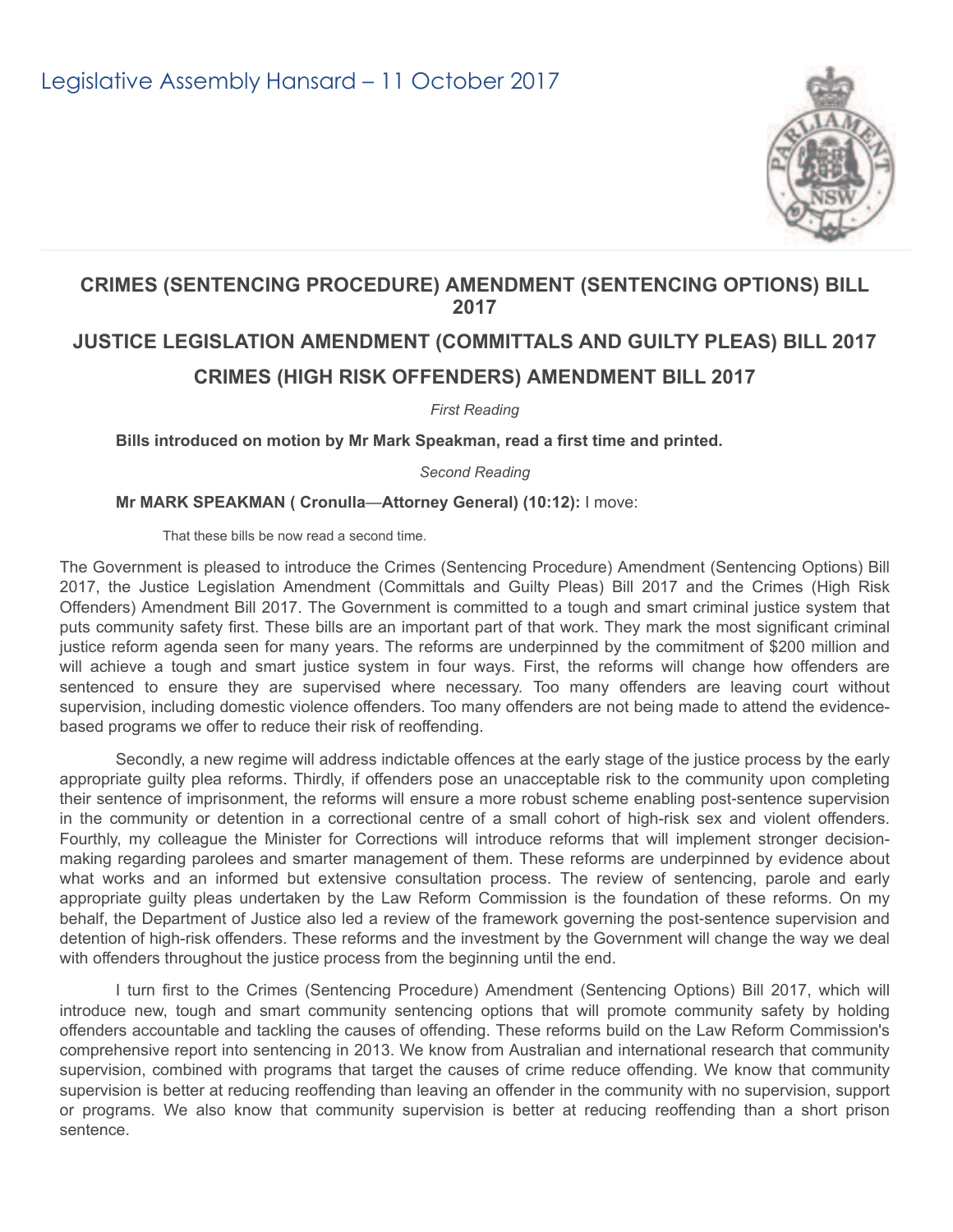The Law Reform Commission's report on sentencing showed us that some of our existing community!based sentences are not achieving results. For example, there are significant problems with suspended prison sentences —44 per cent of them are unsupervised and only require offenders to be of good behaviour. In effect, this is a slap on the wrist. Many offenders are not receiving the supervision and programs under a suspended sentence that would compel them to address their offending behaviour in the community. A 2014 study of suspended sentences by the Bureau of Crime Statistics and Research concluded that the earlier reintroduction of suspended sentences in New South Wales had increased rather than reduced the prison population. Other sentences such as home detention orders and intensive correction orders give offenders intensive supervision that tackles their offending behaviour. However, at the moment these orders have structural issues that stop many offenders with complex needs from accessing these orders and, instead, they are given short prison terms or suspended sentences. These sentencing reforms will help offenders receive the supervision and programs that address their offending behaviour, resulting in less crime and fewer victims.

The bill will replace the current community-based sentences with a new range of community sentencing options. First, we are strengthening the intensive correction order. It will be available for offenders sentenced to up to two years imprisonment and will require all offenders to submit to supervision. As well as mandatory supervision, the intensive correctional order will have a range of additional conditions to help courts ensure that offenders address their offending behaviour and are held accountable. Courts will be required to impose at least one of these additional conditions and may impose further conditions where necessary to support the safe and effective management of the offender in the community. With the new intensive correction order, offenders who would otherwise be unsuitable or unable to work will be able to access intensive supervision as an alternative to a short prison sentence.

Suspended sentences will be abolished as a sentencing option. They do not hold offenders accountable, 44 per cent of them are not supervised and they have been found to increase the New South Wales prison population. Home detention will no longer be a separate sentence. It will be available as an additional condition of the intensive correction order. The same conditions that currently apply to home detention orders will apply to offenders who have a home detention condition on their intensive correction order.

Secondly, the bill will introduce a new community correction order to replace section 9 good behaviour bonds and community service orders. The community correction order will be a more flexible order so that offenders can receive supervision to tackle their offending behaviour and be held accountable. Courts will be able to tailor the sentence to impose a range of conditions. As with the new intensive correction order, where offenders cannot work or where there is limited available work, other conditions can be imposed as part of a community correction order to hold the offender accountable.

Thirdly, we are introducing the conditional release order as a community-based sentence for the lowest level of offending. Like the tougher and more onerous community correction order and intensive correction order, courts will be able to impose optional conditions like supervision and participation in programs, but more onerous conditions like curfews and community service work will not be permitted. Pre-sentence assessment report processes will be streamlined. Courts will be able to receive a single report from which to impose a sentence instead of having to obtain multiple reports. Reports will advise courts about offenders' risks, needs, suitability for work and other relevant details so that they can tailor the conditions of orders to offenders' individual circumstances. There will be a presumption that an offender convicted of a domestic violence offence will receive either a prison term or a supervised order. This reflects and supports the Premier's priority to tackle domestic violence reoffending in New South Wales.

I now turn to the detail of the bill. Schedules 1 and 2 to the bill amend the Crimes (Sentencing Procedure) Act 1999. Schedule 3 to the bill amends the Crimes (Administration of Sentences) Act 1999. These amendments provide for the imposition, administration and revocation of the intensive correction order, community correction order and conditional release order. Schedule 4 to the bill makes consequential amendments to other legislation. Items [6] to [10] in schedule 1 to the bill establish the three new orders and abolish the existing suite of community-based sentences. Item [29] in schedule 1 to the bill amends part 5 of the Crimes (Sentencing Procedure) Act to provide new sentencing procedures for the new intensive correction order.

These orders will be available for offenders sentenced to up to two years imprisonment, except for the following offences: murder, manslaughter, sexual assault, child sexual offences, offences involving the discharge of a firearm, terrorism offences and breaches of serious crime prevention orders and public safety orders. In addition, a court must not impose an intensive correction order for a domestic violence offence unless satisfied that it will adequately protect the victim or any likely co-resident of the offender.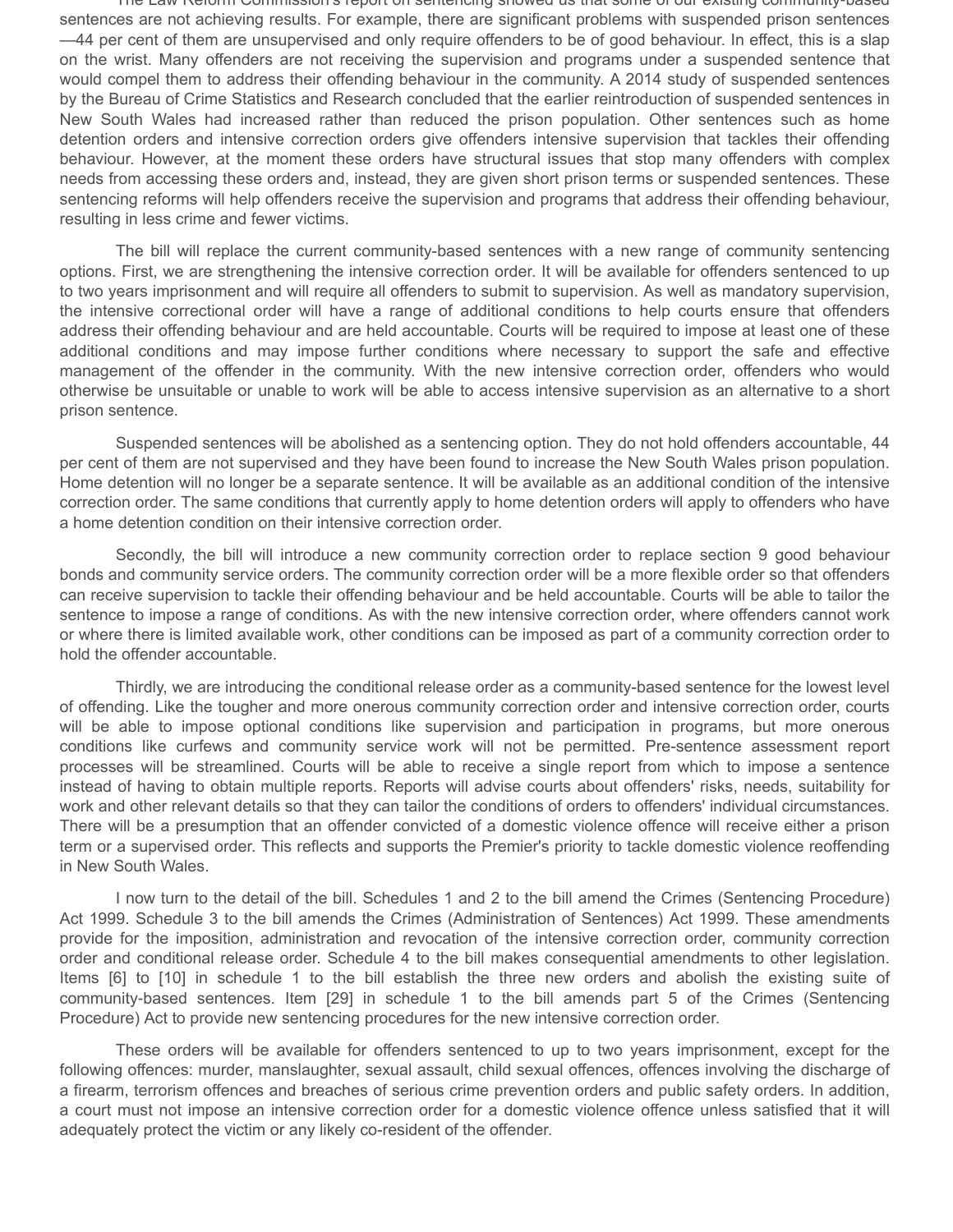New section 66 of the Crimes (Sentencing Procedure) Act will make community safety the paramount consideration when imposing an intensive correction order on offenders whose conduct would otherwise require them to serve a term of imprisonment. Community safety is not just about incarceration. Imprisonment under two years is commonly not effective at bringing about medium- to long-term behaviour change that reduces reoffending. Evidence shows that community supervision and programs are far more effective at this. That is why new section 66 requires the sentencing court to assess whether imposing an intensive correction order or serving the sentence by way of full-time detention is more likely to address the offender's risk of reoffending.

New section 73 of the Crimes (Sentencing Procedure) Act sets out the standard conditions of the intensive correction order—namely, not to commit an offence and to submit to supervision. All offenders will be required to submit to supervision. Community Corrections uses a risk framework that assigns different levels of intensiveness to each offender's supervision. Offenders who are at high risk of reoffending and have complex issues are supervised intensively. Supervision for lower-risk offenders is less intensive and may be suspended in appropriate circumstances. The discretion to suspend supervision will be subject to requirements specified in the regulations to ensure that the power is exercised properly and does not go unfettered. New section 73A provides for the additional conditions of the intensive correction order, which will enable courts to tailor the order to hold offenders accountable and to tackle their offending behaviour. Courts will be required to impose at least one of the conditions in new subsection (2) in addition to the standard conditions in section 73, but can set a time limit on how long the order is in force.

New section 81A of the Crimes (Administration of Sentences) Act 1999, contained in item [5] of schedule 3 to the bill, empowers the State Parole Authority to vary the additional conditions of an intensive correction order at any time on the application of the offender or Community Corrections so it can be adjusted to reflect the offender's circumstances. In addition to the standard and additional conditions, new section 73B gives the sentencing court power to impose further conditions on the intensive correction order, which will give courts more flexibility to tailor the order to an individual offender's circumstances. Schedule 3 to the bill contains legislative amendments providing for the day-to-day administration and management of the intensive correction order and breach and revocation procedures.

New section 81A empowers the State Parole Authority to impose, vary or revoke the conditions of an intensive correction order, with the exception of the standard conditions not to commit an offence and to submit to supervision. New section 82 provides for regulations under the Crimes (Administration of Sentences) Act 1999 to prescribe the obligations of an offender while subject to a condition of an intensive correction order. These are being developed by the Department of Justice, which will consult on them with key stakeholders before the regulations are made. This structure is consistent with the current sentencing legislative framework, where the obligations of offenders under a sentence are prescribed by the regulations.

Item [19] of schedule 3 provides for actions that either Community Corrections or the Parole Authority can take if an offender breaches an intensive correction order. These actions include a new framework of escalating sanctions that can be used for less serious breaches of intensive correction orders that do not warrant revocation. The purpose of the new sanctions framework is to provide clear legislative authority for Community Corrections and the State Parole Authority to respond quickly and effectively to lower level breaches of intensive correction orders that they can be safely dealt with in the community. Currently, there are limited options available under legislation to deal with lower-level breaches of intensive correction orders, such as warnings or more stringent application of conditions.

The new sanctions will provide a much wider range of tools to deal with problematic behaviour in the community before it escalates to the point where the order must be revoked. The sanctions will include issuing warnings, imposing curfews, imposing electronic monitoring and up to 30 days home detention. Sanctions will be used in conjunction with the behaviour change interventions and reinforcement of positive behaviours by Community Corrections so they have the greatest impact on the offender. Serious breaches will continue to be escalated to the Parole Authority, which will retain its powers to revoke intensive correction orders in the event of a breach.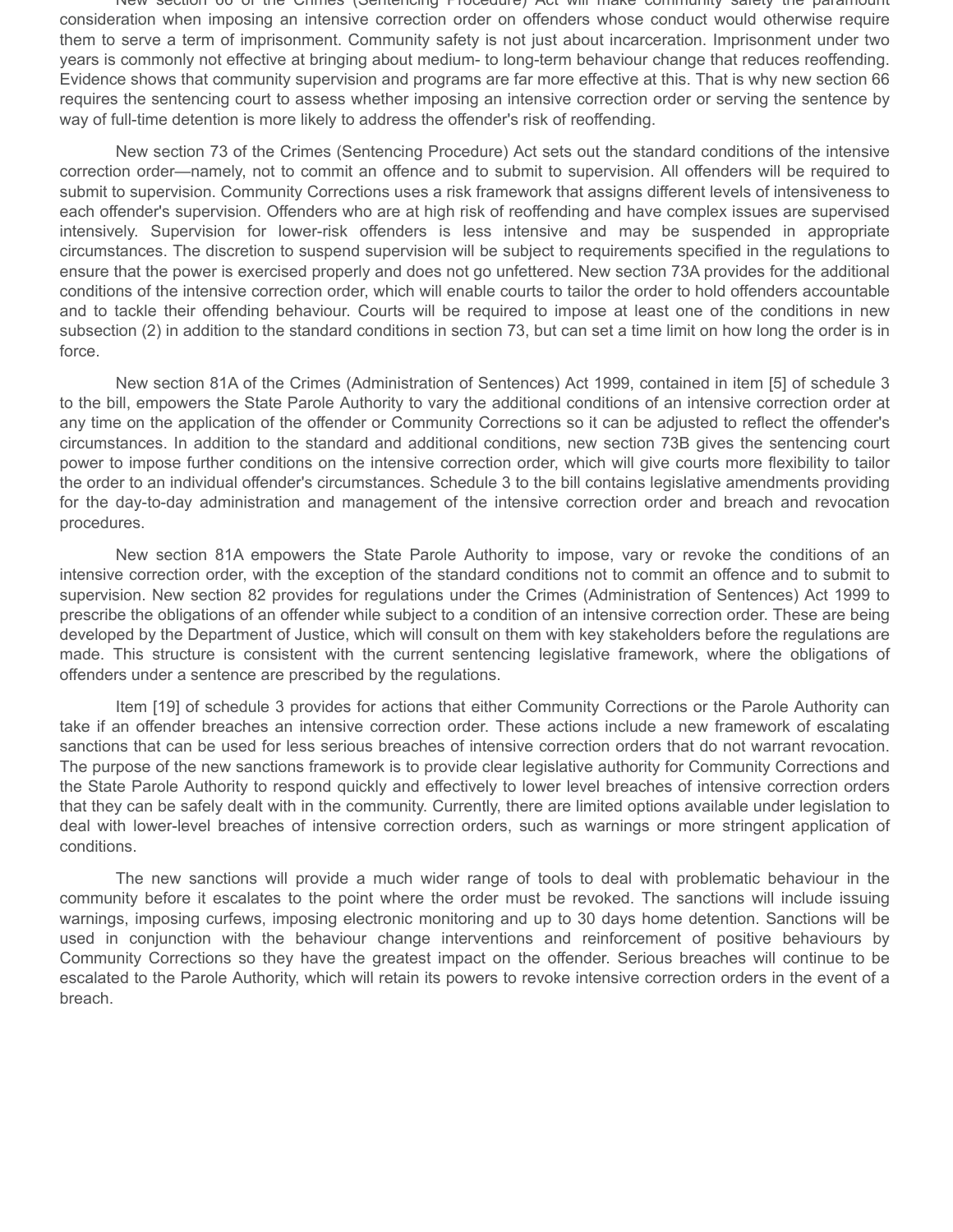New section 8 of the Crimes (Sentencing Procedure) Act, set out in item [8] of schedule 1 to the bill, replaces community service orders and section 9 good behaviour bonds with the new community correction order. The sentencing procedures for the new order are outlined in item [31], which inserts a new part 7 into the Crimes (Sentencing Procedure) Act. The community correction order will be a non-custodial order available for up to three years. New section 88 provides that the standard conditions will be not to commit an offence and to appear before the court when called on to do so. New section 89 lists the additional optional conditions available on a community correction order [CCO]. These include supervision, up to 500 hours of community service work, and abstention from alcohol and drugs. These additional conditions will be limited and enable courts to tailor the CCO to the individual circumstances of the offender. New section 90 gives the sentencing court power to impose further conditions on the community correction order, providing more flexibility to tailor the order to the individual.

New section 89 provides that courts will be able to vary the additional conditions of a community correction order at any time on the application of the offender or Community Corrections to enable the order to be adjusted to reflect the offender's circumstances. Item [13] of schedule 3 to the bill inserts a new part 4B into the Crimes (Administration of Sentences) Act to provide for the day-to-day administration and management of community correction orders by Corrective Services NSW and procedures for dealing with breaches. New section 107B provides for regulations under the Crimes (Administration of Sentences) Act to prescribe the obligations of an offender whilst subject to a condition of a community correction order—for example, the regulations will provide that an offender subject to a community service work condition will be subject to obligations similar to those that currently apply to community service orders. The regulations are currently being developed by the Department of Justice, which will consult with key stakeholders before they are made. The breach and revocation procedures and powers are similar to those for good behaviour bonds currently in section 98 of the Crimes (Sentencing Procedure) Act. New section 107C provides that the court may call on the offender to appear before it and may take no action, vary the conditions of the order or revoke the order.

I now turn to conditional release orders. New section 9 of the Crimes Sentencing Procedure Act, in item [9] of schedule 1 to the bill, establishes the new conditional release order. The conditional release order replaces good behaviour bonds made under section 10 (1) (b) of the Crimes (Sentencing Procedure) Act for the lowest level of offending. A court may impose a conditional release order for up to two years. Courts will have the option to impose a conditional release order with or without a conviction. The sentencing procedures for the conditional release order are outlined in item [31] of schedule 1 to the bill, which inserts a new part 8 into the Crimes (Sentencing Procedure) Act. New section 98 provides that the standard conditions of a conditional release order will be not to commit an offence and to appear before the court when called on to do so.

New section 99 lists the additional optional conditions for the conditional release order, including supervision, programs, abstention from alcohol and drugs, and non-association and place restrictions. These additional conditions will enable courts to tailor the conditional release order to the offender's individual circumstances. Courts will be able to vary the additional conditions of a conditional release order at any time on the application of the offender or Community Corrections to enable the order to be adjusted to reflect the offender's circumstances. Many conditions associated with the more onerous intensive correction order and community correction order cannot be imposed. In addition to the standard and additional conditions, new section 99A will allow courts to impose further conditions on the conditional release order to help tailor the order to an offender's circumstances.

Item [13] of schedule 3 to the bill inserts a new part 4C into the Crimes (Administration of Sentences) Act to provide for the day-to-day administration and management of conditional release orders by Corrective Services NSW and procedures for dealing with breaches. New section 108B provides for regulations to prescribe the obligations of an offender whilst subject to a condition of a conditional release order. The breach and revocation procedures and powers for conditional release orders are the same as those I outlined earlier for community correction orders. New section 108C provides that the court may call on the offender to appear before it if it suspects that a breach has occurred and may take no action, vary the conditions of the order or revoke the order.

The Government has made tackling domestic violence one of its top priorities. Some measures that demonstrate this include our commitment to holding domestic violence offenders to account and protecting victims and at-risk persons by investing in the 2017-18 budget more than \$350 million over four years to provide greater protection for women, children and men; committing \$53.25 million over four years to expand Safer Pathway statewide, to ensure a robust referral system is in place for people whose lives are at risk as a result of domestic and family violence; committing \$25 million in the 2017-18 budget for Start Safely, to help people escaping violence move into stable housing in the private rental market; and investing \$840,000 in global positioning system tracking to improve victim safety. The bill contains measures to support these efforts to tackled domestic violence.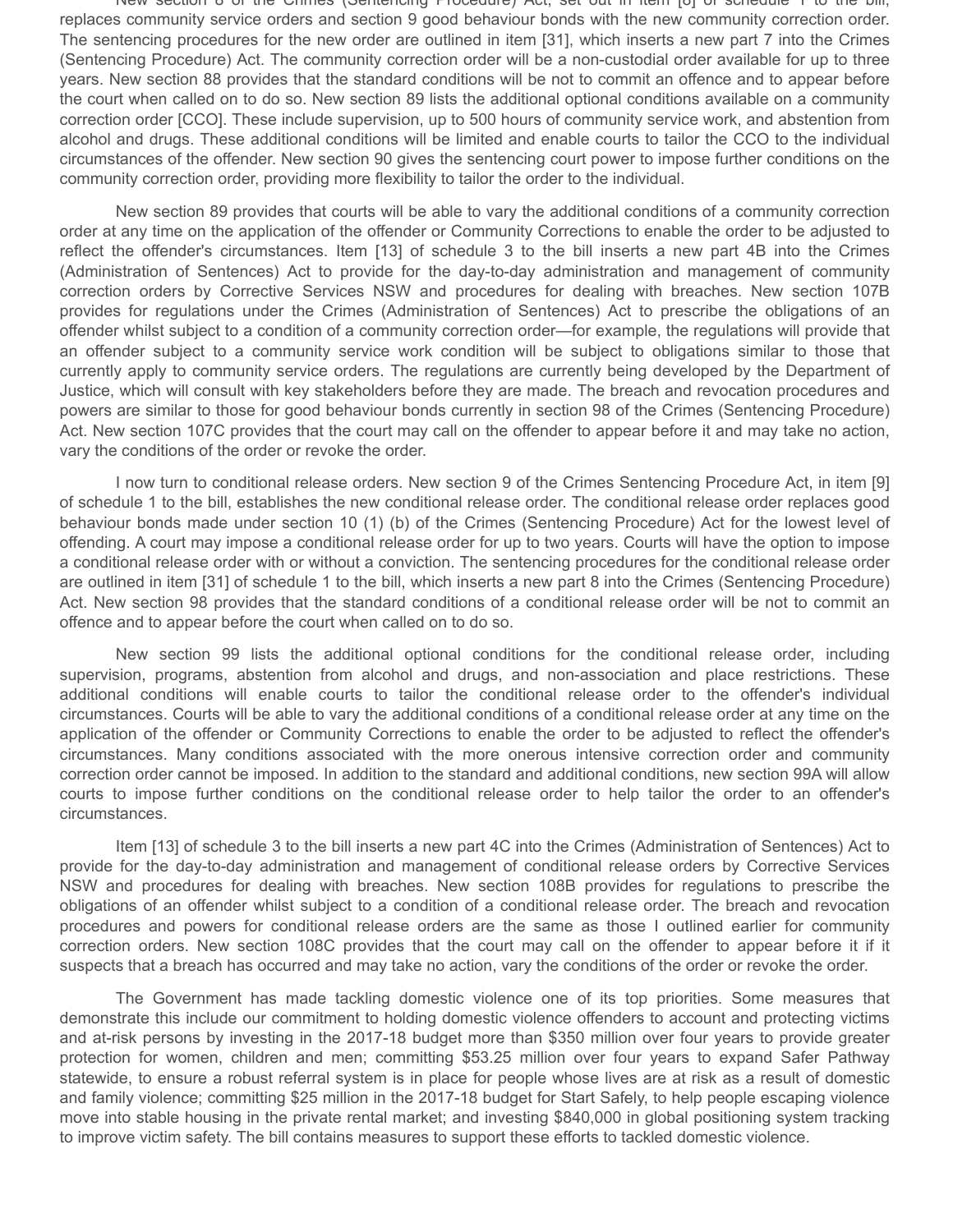Item [4] of schedule 1 of the bill provides for presumption of full-time detention or a supervised communitybased sentence for domestic violence offences. The rationale for this is simple: Offenders who are sentenced for domestic violence will be required to address their offending behaviour if they are given a community-based sentence, or go to prison. The Government wants the courts to ensure that domestic violence offenders who receive community-based sentences receive whatever supervision or programs are needed to address their offending behaviour. For offenders who would otherwise receive a short prison sentence, the court should only impose an intensive correction order if satisfied the order will adequately protect the safety of the victim. This will hold offenders accountable and promote the safety of victims and the community.

The presumption will not mean that every domestic violence offender will be supervised or go to prison. What it means is that more domestic violence offenders will be referred to Community Corrections for risk assessment and then supervised for as long as it is appropriate to do so up to the maximum term of the order. This means that more medium- and high-risk domestic violence offenders who currently receive unsupervised orders will receive intervention to address their offending behaviour. Some offenders will, of course, go to prison because their offences are too serious to be dealt with by way of a community-based sentence.

Other offenders may be very low risk and unsuitable for supervision and programs, and the court may be satisfied that a different sentencing option is more appropriate in those circumstances. This may include, for example, situations where the domestic violence offence occurs between flatmates who no longer reside with each other. Item [17] of schedule 1 to the bill inserts division 4B into part 2 of the Crimes (Sentencing Procedure) Act to provide for pre-sentence assessment reports. This will make significant changes to the way courts receive pre-sentence reports from Community Corrections. Currently, courts must obtain different assessment reports for different sentences which state that the offender is suitable for the particular sentence. To consider an offender for multiple sentences, the court must obtain multiple reports. This is overly complex and leads to adjournments and delays.

The new assessment process will enable courts to get pre-sentence reports early in the sentencing process so that they can receive the information they need in a short, comprehensive report. The report will give the court useful, quality information about the offender's risks, criminogenic needs, suitability to perform work, and any conditions that will assist to safely and effectively manage the offender in the community. The specific matters to be addressed in these reports will be prescribed in regulations. Courts can use the report to help select the appropriate community order and the appropriate conditions to tailor it to the specific needs and risks of the individual offender. Courts will have the power to order additional reports where necessary. New section 17C provides that obtaining a report is at the court's discretion except where provided by section 17D, and can be obtained at any time during sentencing proceedings.

New section 17D (1) provides that reports will be mandatory for intensive correction orders. This will ensure that, where the court gives an offender a short prison sentence and considers imposing an intensive correction order, it has all the information necessary to make an informed decision. New section 17D (3) provides that if a court is considering imposing an intensive correction order with a home detention condition, it must obtain a report about the offender's suitability for home detention after a prison sentence has been imposed. This restriction is necessary because home detention assessments are resource intensive for Community Corrections. A home detention assessment should be ordered only where a court has already imposed a sentence of imprisonment.

Reports will not be mandatory for community correction orders and conditional release orders unless the court is considering a work requirement on a community correction order. There will be extensive consultation and discussion between Community Corrections and the courts about the content and format of these reports before the reforms come into force. As offenders are often dealt with by courts for multiple offences with different levels of seriousness, offenders can be made subject to multiple community-based sentences with different kinds of conditions, which may be inconsistent with each other. So item [17] of schedule 1 to the bill inserts division 4C into part 2 of the Crimes (Sentencing Procedure) Act. It establishes provisions as to how to administer various conditions of multiple orders to which an offender may be subject at any one time.

New section 17G will ensure that where an offender is subject to multiple orders with multiple community service work conditions, the offender will be required to comply only with the work condition that requires the offender to work the most number of hours. For offenders subject to multiple hours where at least one of the orders is an intensive correction order, there will be a maximum cap of 750 hours on the number of hours of work that the offender can be required to do. Where an offender is not subject to an intensive correction order but is otherwise subject to multiple orders with work conditions, the maximum number of hours that the offender can be required to work is 500. The same principle will apply to curfew hours. New section 17H will ensure that, where an offender is subject to multiple orders with multiple curfew conditions, the offender will be required to comply only with the condition that imposes the most number of curfew hours. The regulations will give Community Corrections discretion to resolve start and finishing times when there are inconsistencies between different curfew conditions.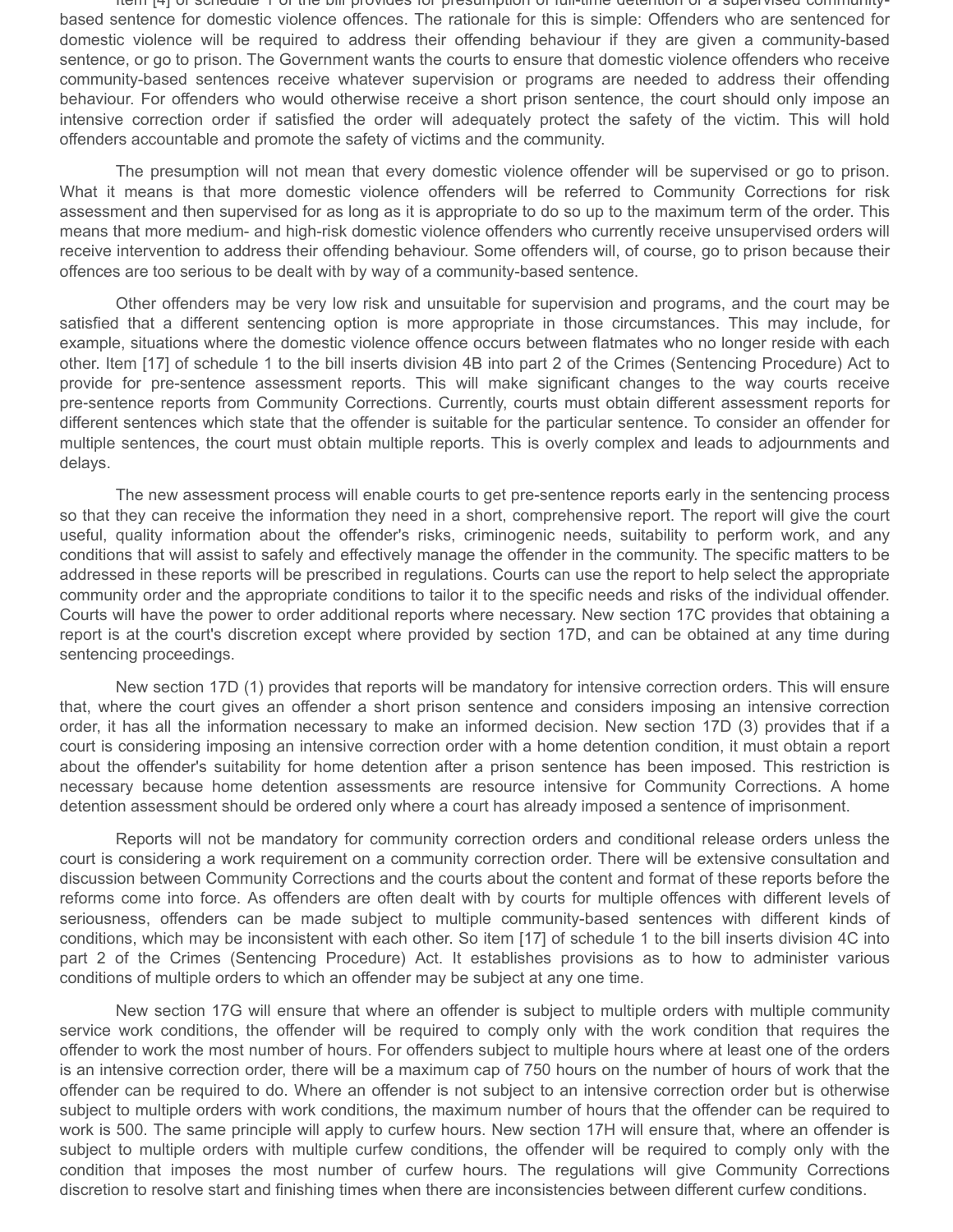Schedule 2 to the bill inserts savings and transitional provisions into the Crimes (Sentencing Procedure) Act. They provide for the administration of community-based sentences imposed before the reforms come into force. Offenders subject to a current community-based sentence will be taken to be subject to the new sentence that replaces the old sentence. For example, offenders subject to home detention orders will be taken to be subject to the new intensive correction order with a home detention condition after the reforms take effect. An offender on a supervised section 9 good behaviour bond will be taken to be on a supervised community correction order. The exception to this will be suspended sentences. The legislation for this order will continue to run after commencement. Offenders on suspended sentences will continue to be subject to this legislation until their orders expire.

I now turn to the second bill, the Justice Legislation Amendment (Committals and Guilty Pleas) Bill 2017. There is a substantial backlog of trials in the District Court, which is leading to significant delays in finalising indictable criminal cases. The Government is committed to addressing this. The early appropriate guilty plea reforms will reduce these delays by improving productivity and ensuring that cases are managed effectively. The Law Reform Commission found that 73 per cent of indictable criminal cases end with the defendant pleading guilty. However, 23 per cent of guilty pleas are not entered until the day of trial. Late guilty pleas cause stress for victims as they await the trial and they contribute to the backlog of cases waiting to be heard in the District Court. They also mean that prosecution and defence lawyers spend time preparing for trials that never occur, and divert police resources away from frontline activities. The bill will ensure that cases are better managed to ensure early appropriate guilty pleas.

There are five elements to the legislative reforms. First, the investigating agency that charged the accused person with the offence, usually the NSW Police Force or the Australian Federal Police, will provide a simplified brief of evidence to the Office of the Director of Public Prosecutions [ODPP] or its Commonwealth equivalent, the Commonwealth Director of Public Prosecutions [CDPP]. Secondly, a senior prosecutor in the ODPP or CDPP will review the evidence and file a charge certificate with the Local Court that confirms the charges that will proceed to trial and identifies any charges that should be withdrawn. This will reduce the likelihood that the charges will change closer to the trial date and provides certainty to the defence. Thirdly, the prosecutor and the defence lawyer will then be required to have a case conference to discuss the case and to determine whether there are any offences to which the accused person is willing to plead guilty.

Fourthly, the bill abolishes the substantive committal decision and committal hearings so that magistrates will no longer be required to consider the evidence and determine whether there is a reasonable prospect that a jury, properly instructed, would convict the accused person of the offense. Instead, magistrates will need to be satisfied that the new steps certifying the charges and holding a case conference have been completed before committing the matter to a higher court for trial or sentence. The NSW Law Reform Commission recommended that committal hearings be abolished because magistrates were exercising the discretion to discharge in only 1 per cent of cases. Under the reform, the prosecutor will perform a gatekeeping role earlier in the process by certifying which charges will proceed. Fifthly, the bill prescribes sentencing discounts given for the utilitarian value of guilty pleas by introducing a statutory sentence discount scheme. This will provide certainty and ensure that large discounts cannot be granted for guilty pleas that are made late in the process.

In addition to the five elements of legislative reform, additional funding is being provided to the Office of the Director of Public Prosecutions and Legal Aid to ensure the continuity of senior lawyers for both the prosecution and the defence from start to finish. Currently, due to the pressures being placed on the entire criminal justice system, senior prosecutors and defence lawyers often become involved in cases only very late. Having the same senior prosecutor and defence lawyer in the case throughout its life will increase certainty about the charges, avoid lastminute changes in charges and pleas at trial and improve communications with victims about the process. The Government is also investing in the systems and processes in agencies and the court providing ongoing monitoring so that issues can be managed as they arise during the implementation of the changes.

The five elements of legislative reform as well as the funding for administrative changes within agencies will provide an interdependent and mutually reinforcing package to improve the efficiency of the criminal justice system. These measures are designed to remove the perverse incentives that currently operate and cause parties to delay entering a guilty plea and to strengthen the incentives for defendants to enter appropriate guilty pleas earlier in the process. In addition, the improved case management under the reforms will ensure that contested trials will be shorter and more efficient by narrowing the issues in dispute.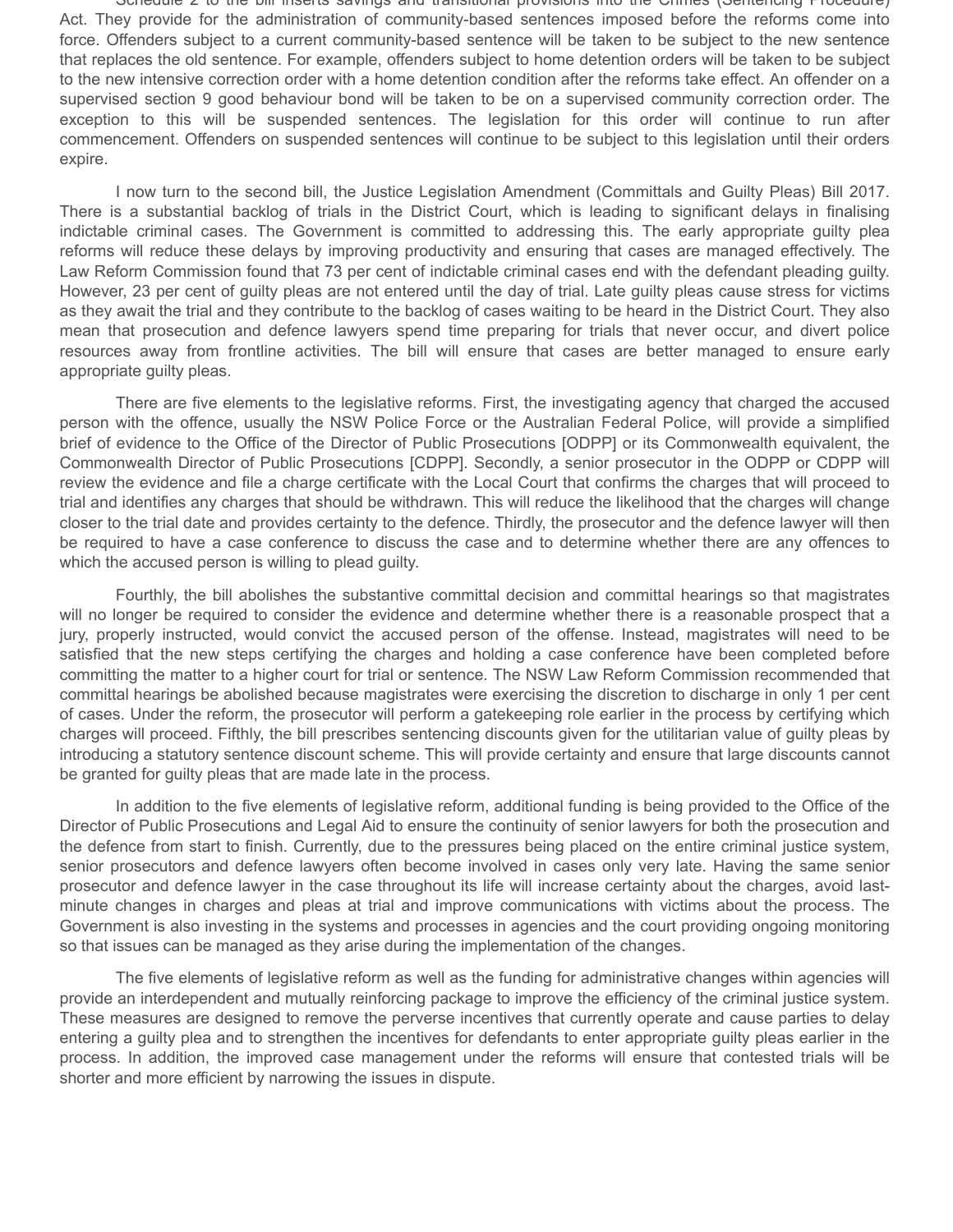Since I became the Attorney General I have had the opportunity to meet with victims of crime and those who advocate on their behalf to hear their stories about how uncertainty in the criminal justice system can re-traumatise victims of crime and discourage them from coming forward. It can be particularly distressing for victims when charges are downgraded late in the process or there are long delays. By frontloading the work so that prosecutors are involved early to certify charges and by encouraging early resolution of cases, we are improving victims' experience in the process. Funding for the package also includes more witness assistance scheme officers in the ODPP to improve support for victims.

The early appropriate guilty plea reforms apply to indictable offences, which are the most serious criminal offences in our justice system and which are dealt with by the District Court or the Supreme Court. They are strictly indictable offences or table offences that are the indictable offences specified in the tables of schedule 1 to the Criminal Procedure Act 1986 that have been elected to be dealt with on indictment. The majority of indictable offences start in the Local Court as committal proceedings that are guided by the provisions in chapter 3 of the Criminal Procedure Act 1986. Schedule 1 to the bill outlines the amendments to the Criminal Procedure Act. New division 2 of part 2 of chapter 3 contains general procedural provisions that apply to committal proceedings.

Importantly, new section 59 includes a requirement that a magistrate provide an oral and written explanation to the accused person about the committal process and the operation of the new statutory discount of sentence available for the utilitarian value of a guilty plea. New section 60 reflects the intention that the reform is not intended to change any of the important work done by the Drug Court of New South Wales. The addition of new section 25F (6) to the Crimes (Sentencing Procedure) Act will make clear that the Drug Court may apply a 25 per cent discount to an offender who is referred to the program before committal and pleads guilty as part of the condition for entering the program.

New division 3 of part 2 of chapter 3 contains provisions providing for service of a brief of evidence in a simplified form so that it can be provided to the accused person earlier. New section 61 provides that the prosecutor must serve the brief of evidence on the accused within the time ordered by the magistrate. In this new section the word "prosecutor" refers to the investigating authority who commenced the proceedings, which in most cases is the NSW Police Force or the Australian Federal Police. New section 61 also recognises that the new division does not affect the operation of existing ongoing disclosure obligations of both the investigator and the prosecutor—for example, the ODPP or the CDPP—in any other law or obligation, including laws concerning privilege and immunity. Currently there is no definition of a brief of evidence in committal proceedings in the Criminal Procedure Act.

The NSW Law Reform Commission recommended introducing a definition that included only the evidence for the prosecution case. In consultation with stakeholders, this definition was identified as being too narrow to properly support disclosure in the new committal process. New section 62 (1) provides a wider definition that also includes evidence relevant to the defence case and evidence relevant to the strength of the prosecution case, consistent with the current duty of disclosure expressed in the Director of Public Prosecutions' guidelines. The intent of this expanded definition of a brief of evidence is to ensure sufficient disclosure for the prosecution to properly assess a case and to certify the charges, and for the defence to make informed decisions about the case and to determine whether to enter a guilty plea.

New section 62 (2) provides that material in the brief need not be in an admissible form. There will not be a less robust investigation, nor will there be changes to best practice for the collection of evidence. The reforms are about ensuring that the brief can be served earlier by reducing some of the formal requirements around how evidence is to be presented that currently contribute to delay in criminal cases. Currently, all material in the brief of evidence must be provided in a form that makes it admissible as evidence in the Local Court. In practice, this means that all prosecution evidence must be provided in written statement form. "Written statement form" means that a number of technical requirements, currently outlined in sections 74 to 90 of the Criminal Procedure Act and the associated Local Court rules, must be complied with.

For example, written statements must be in the form of questions and answers, be endorsed by the maker of the statement as to the truth of the statement, be witnessed, and feature other matters required by the rules. In addition, other material in the brief of evidence, for example, telephone intercepts, forensic analysis and closed-circuit television footage, must be accompanied by a written statement. Given a magistrate will no longer be considering the evidence before committal, it is no longer necessary that the entire contents of the brief of evidence comply with these requirements to be admissible as evidence. However, the senior prosecutor in the ODPP or the CDPP may require evidence in an admissible form to properly assess the case and to certify the charges. A protocol between the NSW Police Force and the DPP will provide guidance on a case-by-case basis as to when the alternative, simpler form will be sufficient.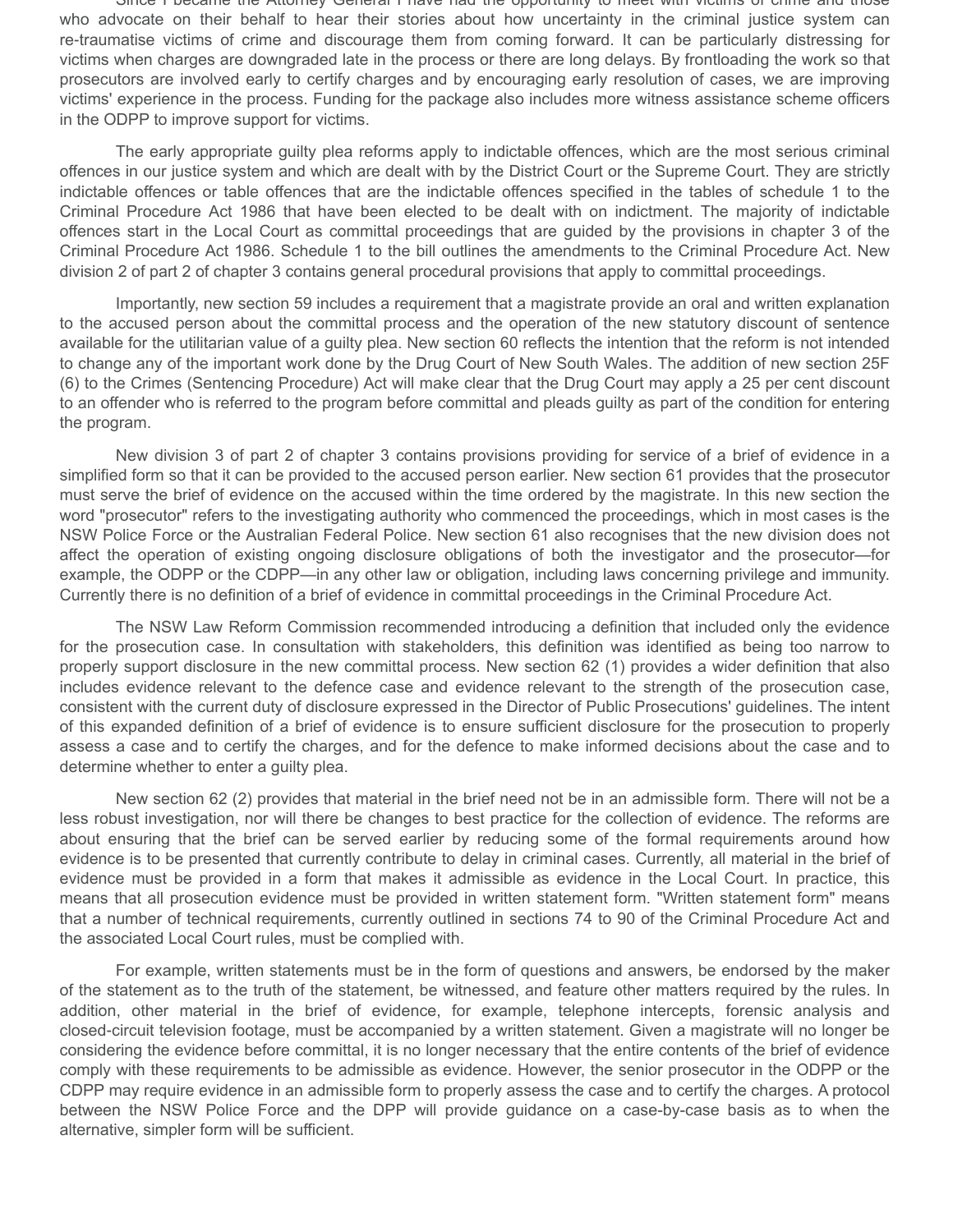Many of the current provisions about written statements will be retained in the bill. They may still be needed where a prosecution witness is directed to give evidence in committal proceedings. They will also be necessary to provide guidance on the admissible form of statements where that form of evidence is to be included in the brief of evidence. The provisions about written statements have been moved into a new part in chapter 6, where other provisions about evidentiary matters currently appear in the Criminal Procedure Act. Provisions about using transcripts of recorded statements, rather than written statements, for vulnerable persons or domestic violence complainants will also be retained. New section 63 creates a statutory requirement for ongoing disclosure of any material that is received after the brief of evidence has been served.

Proposed new division 4 outlines the process for senior prosecutors to certify which charges will proceed to committal for trial. New section 65 ensures that only the DPP, the CDPP, the New South Wales Attorney General or the Commonwealth Attorney-General and their legal representatives may perform the functions of certifying charges and participating in a case conference. New section 67 requires the prosecutor to file the charge certificate by the date ordered by the magistrate. There is also a six-month statutory time limit on filing the charge certificate, which should be exceeded only in exceptional and complex cases where there are legitimate operational reasons for the brief of evidence taking a longer time to prepare. If the prosecutor fails to file and serve the charge certificate by the six-month time limit, or a later day set by a magistrate, a magistrate may discharge the accused person under new section 68. These provisions ensure that the prosecutor moves swiftly to certify the charges and they provide certainty so that case conferencing can commence.

New section 67 also allows the prosecutor to file an amended charge certificate. While the charge certificate is intended to determine the charges to be proceeded with if the matter goes to trial, the prosecutor may determine to change the charges that will proceed—for example, as a result of discussions during a case conference, or after a prosecution witness has been called to give evidence under the new division 6. An amended charge certificate must be filed in these circumstances before a matter is committed for trial or sentence. New division 5 outlines the process for senior lawyers from the prosecution and defence to participate in a mandatory case conference. New section 70 provides that the principal objective of a case conference is to determine whether there are any offences to which the accused person is willing to plead guilty.

The other objectives are to facilitate the provision of additional material, evidence or other information to the accused person that may assist them to decide whether to enter a guilty plea; and to facilitate the resolution of other issues related to the case against the person, including identifying the key issues for trial and any agreed or disputed facts. The provisions in this division require that at least one formal case conference, either face to face or via audiovisual links [AVL], must be held between senior lawyers for the prosecution and the defence in every case. Defence and prosecution lawyers may hold as many case conferences as are necessary during the period ordered by the court. It is expected that more than one case conference may be required in circumstances where a witness is called to give evidence in court or where the prosecutor files an amended charge certificate.

New section 71 provides that the lawyers for the prosecution and the defence must participate either in person or by AVL for the initial case conference. The case conference must have this level of formality because experience from previous case conferencing trials tells us that unless the case conference is a formal, structured, face-to-face event, it is less effective. For this reason, the court may order that the initial case conference be held by telephone only in limited circumstances. Subsequent case conferences may be held flexibly. The accused is expected to be available to give contemporaneous instructions and to participate in the case conference as required to ensure that the accused person understands the seriousness of the event. The Criminal Procedure Regulations will prescribe the details of how, and when, the accused will be required to attend the case conference.

New section 72 requires an accused's legal representative to obtain their client's instructions before the case conference and to explain the effect of the sentence discount scheme. This is to ensure that, if the accused does or does not offer to plead to any charges during the case conference, they will do so fully informed of the consequences. This will help to mitigate the risk of late changes of plea after committal. New section 74 provides that a case conference certificate must be filed after all case conferences have been held. The case conference certificate should represent the totality of the negotiations between the prosecution and the defence, whether in a case conference or informal discussions.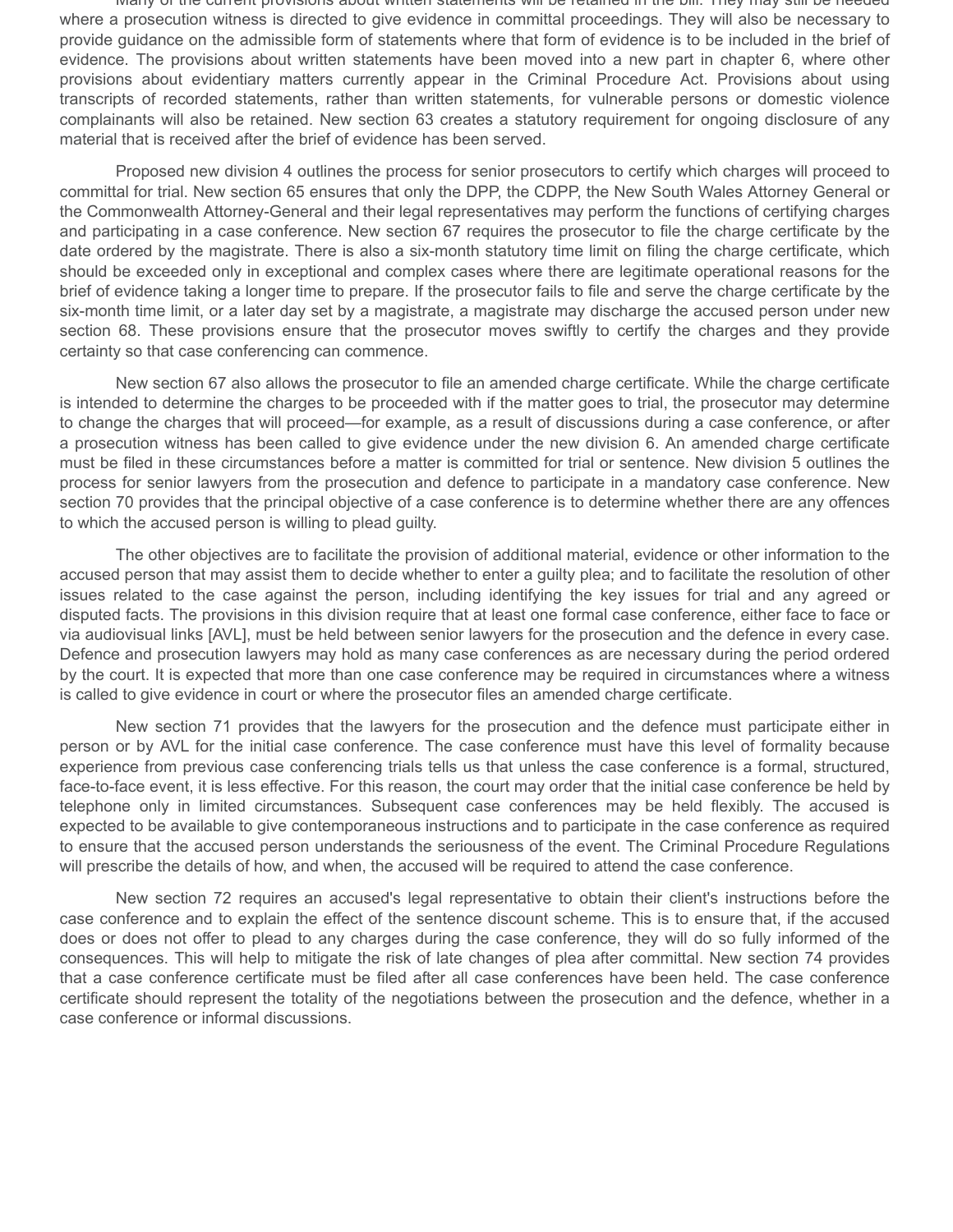New section 77 provides a mechanism for plea offers that are made after the case conference certificate has been filed to be treated as if they formed part of the case conference certificate. The case conference certificate provides a mechanism to record offers made by the prosecution or the defence for the purposes of the sentencing discount. Accordingly, new section 75 outlines all the matters that must be recorded on the certificate, including any offers made by the defence or the prosecution in relation to offences or guilty pleas. New section 76 provides powers for a magistrate to move forward with the case, if there is an unreasonable failure by the prosecutor or the accused's legal representative to participate or complete the requirements. New sections 78 to 81 provide that the case conference certificate is to be treated confidentially and will be admissible as evidence only in proceedings relating to the sentence discount or in other limited circumstances. This is to encourage the accused person to make offers to plea.

In addition, the publication of any material related to the case conference will be prohibited. This should not prevent discussions between legal representatives, the accused person or, where appropriate, the victims about the matters discussed during a case conference. There are limited exceptions to the rule that a case conference must be held in all cases, as outlined in new section 69. These are where an accused is unrepresented, where a case is committed for trial on the question of the accused person's fitness to stand trial or where the accused person pleads guilty to all offences that are the subject of the charge certificate. The fact that an unrepresented accused will not have the opportunity to participate in a case conference may in practice limit the potential for early resolution of these cases. However, in such cases a magistrate may choose to adjourn the proceedings following the filing of the charge certificate, to allow the accused to obtain legal advice or representation before committing the case.

The new division 6 restructures existing provisions about calling a prosecution witness to give evidence in committal proceedings. These hearings may assist the parties to assess better the case against the accused and to facilitate further negotiations about the charges and possible offers to plead guilty. However, it is rare for a magistrate to grant these applications currently, and it is expected that this will continue under the reform. Parties that wish a witness to be called to give evidence will still have to apply to a magistrate for a direction, and the magistrate will still apply the same tests that currently apply to different kinds of witnesses in determining those applications.

The bill retains as much of the current Criminal Procedure Act and procedure that applies to committal proceedings as possible. The special protections afforded to witnesses who are the victims of an offence involving violence are retained so that a high test of special reasons rather than substantial reasons is applied when a magistrate is considering whether to direct that the witness be called to give evidence. Protections for victims of prescribed sexual offences, who cannot be directed to attend, remain in place. Provisions in part 4B of chapter 6 around the use of recorded statements for domestic violence evidence-in-chief will still apply to witnesses giving evidence in committal proceedings.

Currently the Local Court does not have jurisdiction if there are questions about the accused's fitness to be tried. New division 7 provides a new power for magistrates to expedite the case to the higher court for a fitness inquiry. New section 93 allows the issue of fitness to be raised by the defence or by the prosecution, or the court may consider it on its own motion. The issue of fitness may be raised at any time but new section 94 provides that the magistrate may not commit until after the trial certificate is filed and, if any case conference has been held, after the case conference certificate is filed. The test to be applied for committal under this division is the same good-faith test as used under the Mental Health Forensic Provisions Act 1990. It is not intended that magistrates should have to bring their minds to substantively consider whether the accused is in fact unfit, as it would duplicate the process of fitness inquiries in the higher courts.

The legislation allows the magistrate to order a psychiatric or other report to be provided before committal. It is expected that this power may be used where obtaining a report earlier would assist in reducing the delay caused by waiting for reports to be prepared for the fitness inquiry in the higher court. A new section will be inserted into the Mental Health (Forensic Provisions) Act 1990 so that if the accused is found fit or the court is satisfied that the question of fitness is no longer raised, the court may either retain the case for trial or sentence or remit it for case conferencing in the Local Court. The sentencing discount scheme is modified in these cases so that if an accused is found fit and pleads guilty at the earliest opportunity, he or she may be eligible for a 25 per cent discount for the utilitarian value of the plea.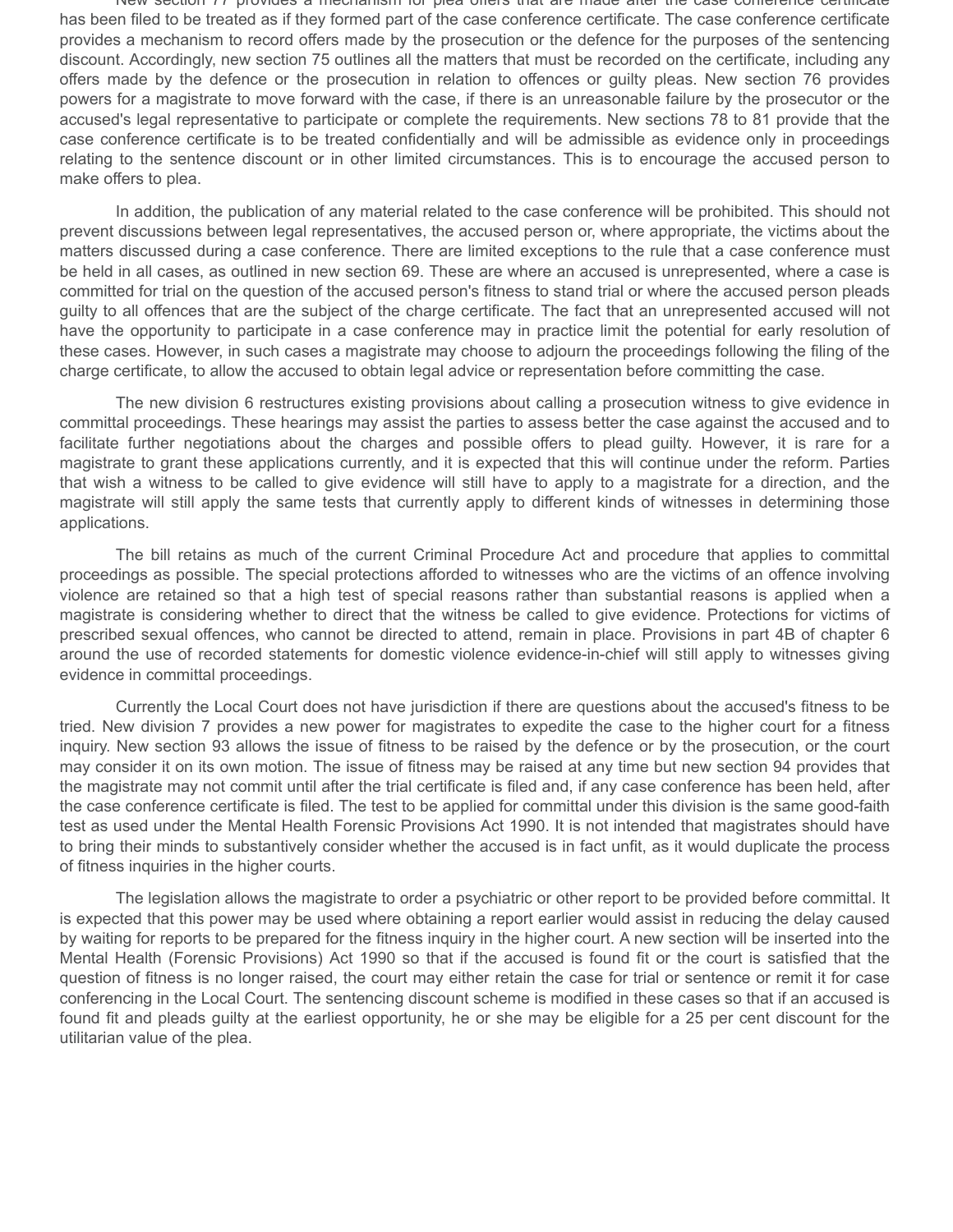New divisions 8, 9 and 10 provide for the magistrate to commit an accused person for trial or sentence after the case conference certificate and charge certificate have been filed. If the guilty plea is accepted, the case is committed for sentence. If the accused does not wish to plead guilty, the accused is committed for trial. If the magistrate rejects the guilty plea, the case may be adjourned for further negotiations or legal advice. New section 98 provides that, if an accused person is unrepresented, the magistrate cannot commit unless satisfied that the accused person has had reasonable opportunity to obtain representation or legal advice. That is a safeguard for an unrepresented accused person because of the strict application of the sentence discount scheme. Making a false representation in committal proceedings will be an offence in proposed section 92 of the Criminal Procedure Act, and proposed section 31K of the Children (Criminal Proceedings) Act.

Schedule 2 to the bill outlines amendments to the Crimes (Sentencing Procedure) Act to introduce a strict fixed sentencing discount scheme. It replaces the existing common law sentence discount for the utilitarian value of a guilty plea. Currently, large discounts of up to 25 per cent may be given for guilty pleas, which may be as late as on the first day of trial. Tightening the discount scheme as proposed will prevent these large discounts from being granted late in the process. Instead, fixed discounts will apply depending on the timing of the guilty plea: first, a 25 per cent discount if the guilty plea is entered while the case is in the Local Court, before the case is committed to the higher courts; secondly, a 10 per cent discount where the guilty plea is entered after the case has been committed to the higher court but at least 14 days before the first day of the trial, or the accused gives notice to the prosecutor of his or her intention to plead guilty at least 14 days before the first day of the trial and enters the plea at the first available opportunity; and thirdly, a 5 per cent discount if the guilty plea is entered in any other circumstances.

These discounts are fixed, meaning that where they apply, the full discount must be given. This certainty about the discount that will apply is fundamental to creating a strong incentive for early guilty pleas. This strong incentive is reinforced by a substantial discount for a guilty plea in the Local Court and significantly lower discounts for guilty pleas after committal. The offender is required plead guilty, or give notice to the prosecutor offering to plead guilty, 14 days before the first day of trial to receive a 10 per cent discount. This is to give the prosecution sufficient time to call off its preparation for trial and advise victims and witnesses that they need not appear.

The first day of trial is defined in new section 25C as the first day that the trial is listed. This provides a clear deadline from which a defendant can count back the 14 days to the day by which a guilty plea must be entered in order to be eligible for a 10 per cent discount. This definition will apply even where the actual commencement of the trial is delayed for a short period—for example, where the trial is listed on a Monday but does not proceed until the Wednesday because a judge was not available on the Monday when the trial was listed to commence. However, if the listing date is vacated—for example, where one of the parties is not ready to proceed and makes an application for vacation—and the trial is subsequently re-listed at a later date, the new listing date will be the relevant date for the purpose of the definition of "first day of trial". Certainty about the discounts that apply is reinforced by only allowing for limited variations and exceptions to the sentencing discount scheme proposed.

The effect of new section 25E is that where the accused person made an offer to plead guilty to an offence, or a reasonably equivalent offence, which either the prosecution refused but then later accepted, or the accused is later found guilty of that offence, or a reasonably equivalent offence, the accused may be eligible for up to a 25 per cent discount. This is important because there are multiple offences that have similar elements and penalties. An accused person should not be required to offer to plead guilty to exactly the right charge, or to every possible variation of an offence, in order to obtain the discount.

There is also a variation to allow a person to receive a higher discount where the prosecutor lays a new charge by way of ex officio powers and there were no prior committal proceedings, or if the prosecutor adds a new offence to the indictment, where the facts and evidence that establish the new offence are substantially different from those contained in the brief of evidence for the committal proceedings. The higher discount is allowed because the accused person will not have had an earlier opportunity to consider a guilty plea to the new charges. The variations represent a careful balance between the need to provide a strict sentence discount scheme, and the practical realities of criminal offences and trials.

In addition, there are two exceptions to the sentence discount scheme where the court may determine that no discount or a reduced discount should be applied. These are where the level of culpability of the offence is so extreme that the community interest in retribution, punishment, community protection and deterrence would not be satisfied by the imposition of the discount; or where the utilitarian value of the offender's guilty plea was eroded by a dispute as to the facts on sentence. Finally, no discount will apply where the court determines to impose a life sentence.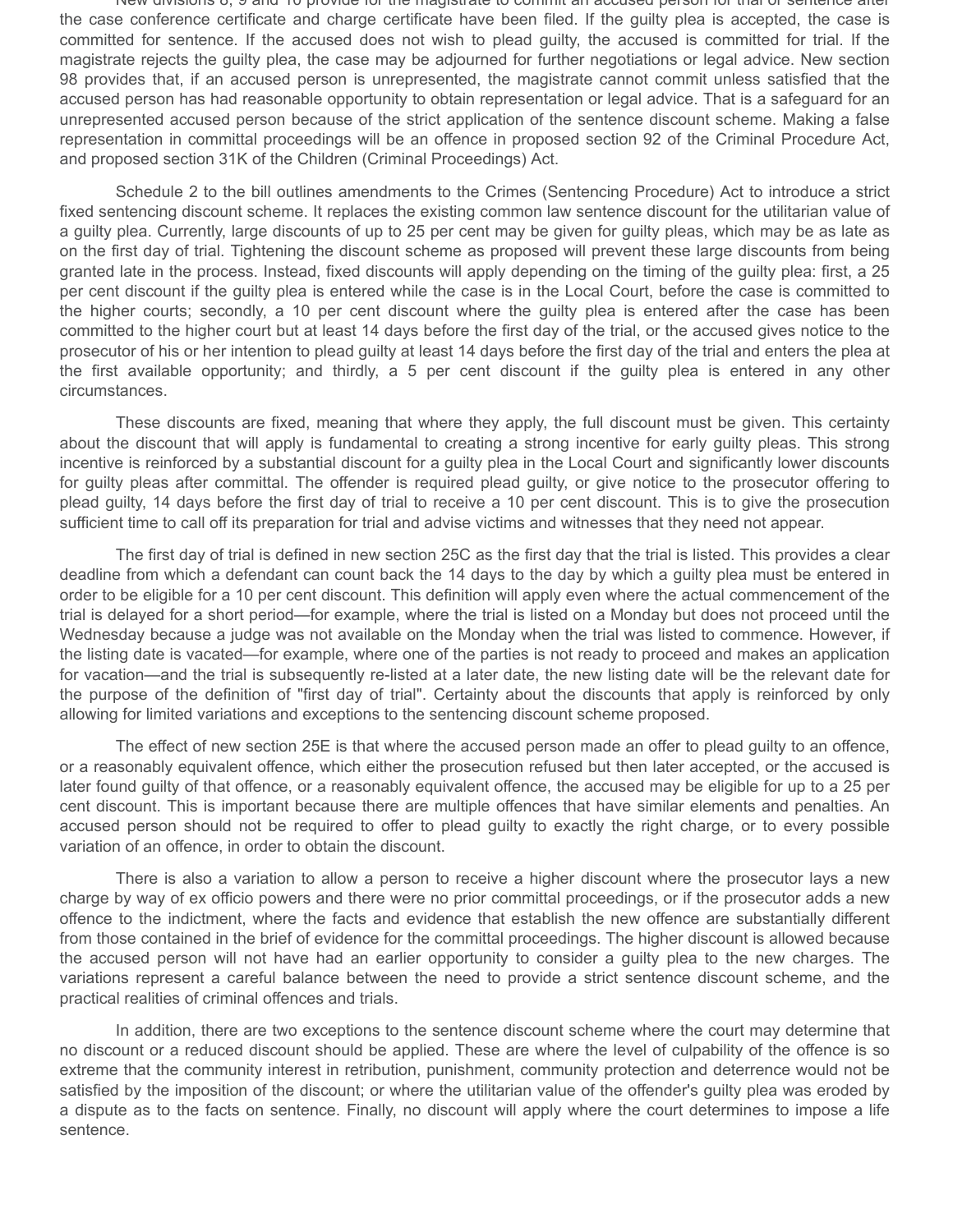The sentencing discount scheme does not apply to Commonwealth offences, because sentences for Commonwealth offences under the Commonwealth Crimes Act 1914 cannot be constrained by the New South Wales Parliament. The sentencing scheme also does not apply to offences involving a child or young person. This is because of the unique sentencing considerations that apply to children, including the emphasis on rehabilitation in sentencing, and young people's lower capacity to make informed decisions and to give instructions about matters affecting their case, including whether to plead guilty.

In the Children's Court, the new committal process outlined in the amendments to the Criminal Procedure Act will apply only to serious children's indictable offences. All other indictable offences will be dealt with in the same way as they are currently, which is as a summary trial with the potential that they are converted to committal proceedings and dealt with at law under section 31 of the Children (Criminal Proceedings) Act 1987. A number of provisions from chapter 3 of the Criminal Procedure Act that will be repealed by this bill need to be inserted into the Children (Criminal Proceedings) Act 1987 to ensure that there are no changes to the ability of the Children's Court to deal with indictable offences at law. The bill achieves this in a way that maintains the current law, but also simplifies the provisions. For example, the provisions to allow for the defence to give evidence and to call prosecution witnesses have been consolidated into a single section in new section 31B.

There are also slight variations to take account of current practice, rather than law, where this would have no substantive effect on the current practice or the rights of the accused and prosecution to present their cases. For example, a new gatekeeping provision has been included in new sections 31 (2A) and (2B) to provide that if the accused person requests to be dealt with at law during the summary trial, the prosecution evidence must first be completed, to avoid duplication of evidence, and if the Children's Court is of the view at the conclusion of summary proceedings that the accused person would be discharged, rather than committed, it may discharge at this stage rather than move into committal proceedings. Item [3.2] of schedule 3 amends the rule-making power of the Children's Court so that it is clear that it may make rules and practice notes about committal proceedings. A number of consequential amendments to other Acts are contained in the bill to ensure that the new process for committal proceedings is supported. For example, the definition of "committal proceedings" will be amended where it appears in other Acts. All amendments commence on proclamation. The changes will apply only to changes commenced by a court attendance notice filed after this time.

I turn now to the Crimes (High Risk Offenders) Amendment Bill 2017. It introduces reforms to strengthen the management of high-risk and violent offenders to ensure the safety and protection of the community. The current framework enables post-sentence supervision in the community or detention in a correctional centre of high-risk, sex and violent offenders after they have completed a sentence of imprisonment. The scheme covers quite a small number of high-risk offenders who require incarceration or intensive supervision after their sentence has ended. This scheme has been in place in New South Wales since 2006 in respect of high-risk sex offenders and was extended to apply to high-risk violent offenders in 2013.

The bill introduces four key reforms to address issues with the current framework. First, it will change the eligibility requirements for the scheme to better cater to offenders who commit both serious violent and sex offences. The current eligibility requirements result in people who may pose a risk to the community not coming within the scope of the scheme. The reforms will address this by bringing these so-called generalist offenders within the scope of the scheme. Secondly, the reforms will reframe the test for making an extended supervision order or continuing detention order to ensure that where an offender cannot be safely managed in the community on an extended supervision order [ESO] they are instead subject to continued detention in a correctional centre. Thirdly, the reforms will ensure that the High Risk Offender Scheme comprehensively applies to offenders serving sentences for Commonwealth sex offences. Finally, they will ensure that victims have a greater flexibility in having their voices heard when the Supreme Court is considering an application for post-sentence supervision or detention.

The bill implements reforms arising from recommendations of a statutory review of the Crimes (High Risk Offenders) Act 2006 conducted by the Department of Justice in 2016-17. That review made 28 recommendations to improve the frameworks governing eligibility for the scheme, making an order under the scheme, management of an offender under the scheme, and administration of the scheme. The Government makes no apology for implementing amendments to strengthen the High Risk Offender Scheme. Under these reforms the community will be better protected from the most dangerous sex and violent offenders. These reforms improve the scheme so that community safety will be the paramount consideration of the court when considering whether to make a continuing detention order [CDO] or ESO; more offenders will be eligible for the scheme as the court will be required to consider an offender's criminal history and future risk of sex and violent offences, instead of just one or the other; and the test for deciding whether to impose a CDO will be strengthened so that an offender's risk to the community is considered instead of whether they can be adequately supervised.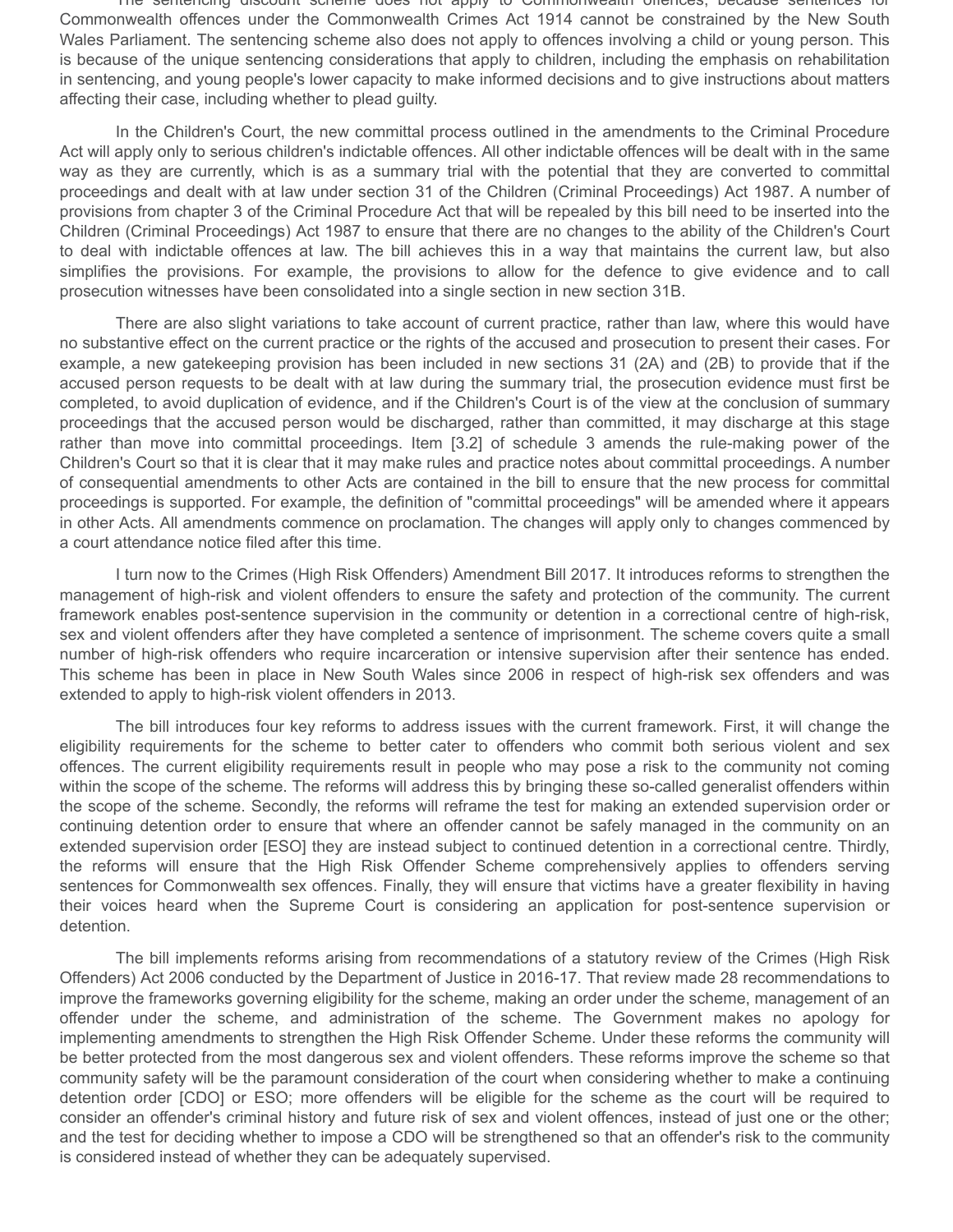The reforms are part of the package of criminal justice reforms. They complete that package by ensuring there are measures in place so that the most serious high-risk sex and violent offenders are subject to a robust framework for post-sentence supervision and detention. I now outline the details of the bill. Items [1], [3] to [8], [14], [15], [17], [21], [24], [25], [27], [30], [31], [35], [38], [41], [42], [50] and [58] to [60] of schedule 1 will remove the distinction between the two categories of high-risk offender so that orders for the continued supervision and detention of high-risk sex offenders and violent offenders may be made if an offender poses a risk of committing either a serious violent offence or a serious sex offence.

Currently, the Act results in some people who may pose a risk to the community not coming within the scope of the scheme because the existing Act has separate provisions for sex and violent offenders based on the risk that sex offenders will commit further sex offences only and violent offenders will commit further violent offences only. The complexity of this cohort of high-risk offenders means that offenders who commit both sex and violent offences do not neatly fit within one of the two statutory categories. Many offenders are so-called generalist offenders who have a history of general offending rather than only committing one category of offence. For example, an offender's current sentence of imprisonment could be for a serious sex offence but this forms part of a pattern of violent offending with the future risk being that the offender will commit serious violent offences. To fix this issue eligibility requirements will be revised.

Alignment between an eligible high-risk offender's index offence and anticipated future offending risk—be it a serious sex offence or a violent offence—will no longer limit the court's ability to make an order. Items [14], [39] and [40] of schedule 1 will insert statutory amendments to change the test to be applied by the Supreme Court in deciding whether or not to make a CDO in respect of a high-risk offender. Under the existing test for making a CDO, an offender is likely to be released to supervision in the community provided adequate supervision can be provided. There are a number of issues with the current process. Offenders who pose an unacceptable risk which cannot be managed in the community on an ESO are being granted these orders by the court under the current test. Offenders cycle between being on an ESO and being in custody—having breached that ESO—with no change to underlying behaviour, and Corrective Services NSW is required to provide detailed information on how an unmanageable offender might be supervised in the community, even when Corrective Services does not have confidence that the proposed supervision measures will be effective in keeping the community safe.

The bill will strengthen the test for deciding whether to impose a CDO. The test will be reframed so that an offender's risk to the community is the emphasis, instead of whether he or she can be adequately supervised. Under the reframed test the court must be satisfied that the risk of the offender committing another serious offence will be unacceptable unless a CDO is made. In determining whether and what type of order to impose, the court would be required to have regard to the existing considerations in sections 9 and 17 of the Act, including community safety, the offender's criminal history and the sentencing remarks of the original sentencing court. In addition to existing considerations, the reframed test will require the court to consider two additional factors; whether the offender is likely to comply with an ESO, and options in the community or in custody that would help reduce the offender's risk of reoffending over time.

This second point is framed to enable the court to consider a range of options, including proximity to family, ensuring the offender's links to the community are retained, rehabilitative programs or other options available in custody or in the community. Further, when considering whether to make a CDO the Act will state that the court must not consider a breach of an ESO condition as an effective form of intervention. These reforms strengthen the test for deciding whether to impose a CDO so that an offender's risk to the community is considered instead of whether he or she has been adequately supervised. Community safety will be the Supreme Court's paramount consideration when considering whether to make an order under the Act. This aspect of the reform is expected to mean that some offenders who had previously received an ESO will now receive a CDO. That is appropriate if the offender cannot be managed in the community on an ESO.

Items [11] to [13] will make certain offences against the laws of the Commonwealth serious sex offences and offences of a sexual nature under the framework. The current scheme does not extend to Commonwealth sex offences committed in New South Wales, or offences where there is no clear New South Wales equivalent. For example, the Commonwealth child sex tourism offences do not come within the New South Wales post-sentence framework. The New South Wales scheme applies to offenders serving sentences of imprisonment for serious sex offences or a range of offences of a sexual nature, if they have committed a serious sex offence in the past. This two-tiered approach means repeat sex offenders are covered by the scheme if they are serving a sentence of imprisonment for a less serious offence, if they have committed a serious sex offence in the past.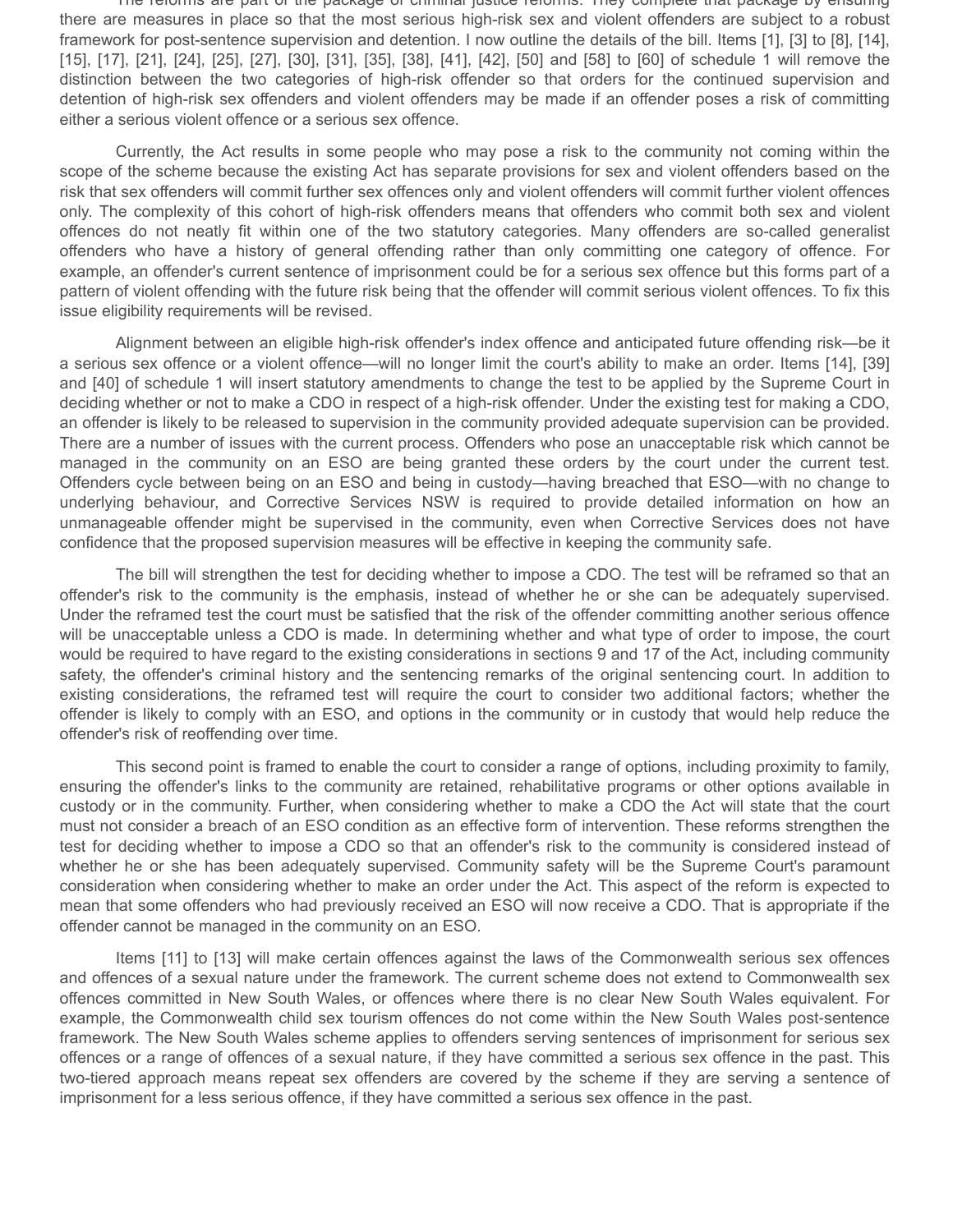Items [11] to [13] bring a range of Commonwealth sex offences within the scope of the New South Wales scheme. They have been classified as serious sex offences or offences of a sexual nature based broadly on the similarity between Commonwealth offences and New South Wales offences, the classification of Commonwealth sex offences and serious sex offences or offences of a sexual nature, as compared with how similar New South Wales offences are classified, the maximum penalties for Commonwealth sex offences, and the position taken in other jurisdictions.

Items [15] and [29] will make it clear that the scheme applies to offenders serving a sentence of imprisonment for an offence against a law of the Commonwealth or another State or Territory being served concurrently or consecutively—wholly or partly—with an offence against the law of New South Wales. Bringing Commonwealth sex offences more comprehensively within the scope of the New South Wales scheme will ensure that the community will be better protected from the most dangerous Commonwealth sex offenders at the end of their sentence. This ensures that child sex tourism offences, certain sex trafficking offences, Commonwealth child pornography offences and Commonwealth grooming offences will come within the New South Wales scheme.

The reforms will provide victims with greater flexibility in having their voices heard in proceedings before the court. Item [57] will enable a broader range of victims to be able to provide victim impact statements. Items [52] to [56] will provide victims flexibility by enabling victim impact statements to be made directly to the Supreme Court, not in writing only. Item [57] of schedule 1 and item [4] of schedule 2 will ensure, to the extent possible, registered victims will be advised when a high-risk offender is the subject of an application for an order.

There is currently a narrower definition of victims in high-risk offender proceedings than in parole proceedings. The definition of "victim" under the Act is too narrow and has worked to exclude family representatives of victims if the victim has passed away or is under any incapacity, or others who suffer harm as a result of the offence. This is because the Act now has a two-step rather than a single definition for determining who constitutes a victim. Under the Act, a victim must be recorded on the Victims Register in respect of the offender and a victim of an offence committed by the offender for which the offender is currently serving, or most recently served, a sentence of imprisonment. Courts have interpreted this definition as confining the definition of "victim" to the person who is the primary victim of the offence.

To address this issue, these reforms amend the definition of "victim" to mean a victim who is recorded on the Victims Register in respect of the offender. Registered victims will be informed when their offender is to be considered for an order under the Act. They will have the right to provide information to the Supreme Court in writing or orally to ensure that they are heard. In cases where the victim is deceased, victims' families will have the right to make a statement. These reforms ensure that victims have more flexibility in having their voices heard in high-risk offender proceedings. The reforms place a stronger focus on reforming offenders.

Item [65] of schedule 1 extends the requirement to warn offenders about their eligibility for the scheme. The current legislative framework requires courts only to warn violent offenders about their potential eligibility for the scheme. Under the reforms, both violent and sex offenders will be warned at sentencing that they may be eligible for the scheme. Offenders will receive two additional warnings, the first six months after sentencing and then again three years before the offender's earliest release date. These warnings are important to provide offenders with an incentive to engage in intensive rehabilitation and treatment pathways and to make clear the consequences of refusing to engage. The intention is that fewer offenders will be eligible for an order when they finish their sentence of imprisonment.

The bill also introduces new and important safeguards. Item [49] requires the immediate notification to Legal Aid NSW when an emergency detention application is filed or is likely to be filed. The Supreme Court granted the first-ever emergency detention order earlier this year. The State can apply for emergency detention orders where the offender is subject to an extended supervision order or interim supervision order and, because of altered circumstances, presents an unacceptable and imminent risk of committing a serious offence. The amendment to require immediate notification to Legal Aid NSW will ensure that there are additional safeguards in circumstances where an emergency detention order is sought.